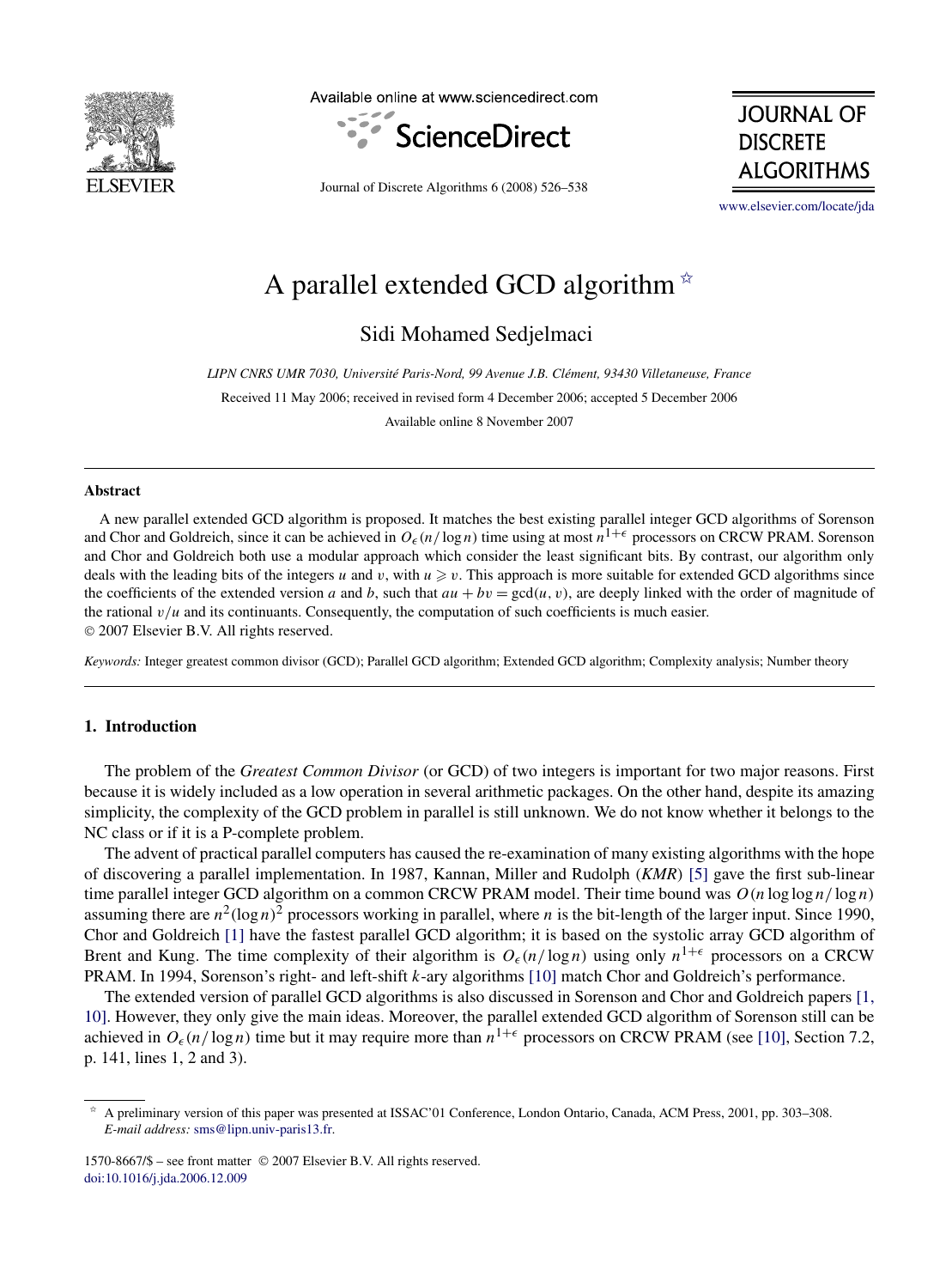<span id="page-1-0"></span>Euclid's algorithm is one of the simplest and most popular integer GCD algorithm. Its extended version called *Extended Euclidean Algorithm* or *EEA* for short [\[7\]](#page-12-0) is tightly linked with the continued fractions [\[3,7\]](#page-12-0) and is important for its multiple applications (cryptology, modular inversion, etc.). In [\[5\],](#page-12-0) Kannan, Miller and Rudolph proposed a first parallelization of EEA. Their algorithm was based on a reduction step which uses a non-trivial couple *(a, b)* of integers  $|a|$  ≤  $kv/u$ ,  $|b|$  ≤ 2*k*, s.t.  $0$  ≤  $au - bv$  ≤  $u/k$  for a given parameter  $k > 0$ ; therefore, at each step, the larger input *u* is reduced by  $O(\log k)$  bits.

However, one of the major drawbacks of their algorithm is the expensive cost of the computation *(a, b)*. As a matter of fact, in order to reach an  $O(1)$  time computation for their reduction step, more than  $O(n^2 \log^2 n)$  processors are needed to compare in pairs the  $O(n)$  numbers  $au - bv$  of  $O(log^2 n)$  bits (see [\[5\]](#page-12-0) for more details). This paper focus on parallel extended GCD algorithms and the main results of the paper are summarized below:

- We propose a new reduction step which is easily obtained from the  $O(\log n)$  first significant leading bits of the inputs. This reduction does not introduce any spurious factors to remove afterwards.
- Based on this reduction step, new sequential and parallel GCD algorithms are designed. The parallel algorithm matches the best known GCD algorithms: its time complexity is  $O_\epsilon(n/\log n)$  using only  $n^{1+\epsilon}$  processors on a CRCW PRAM, for any constant  $\epsilon > 0$ .
- We also design a new parallel extended GCD with this time bound, where the cofactors *a* an *b* such that  $au + bv =$ gcd*(u, v)*, are easily computed.
- Our method can be generalized to all Lehmer-like algorithms and our algorithm may be modified to compute in parallel the continuants of rationals.

This paper is an improved version of a paper presented in ISSAC'01 ACM conference, where we have added the extended GCD versions of the sequential and parallel GCD algorithms.

In Section 2, we recall the basic reduction step used in Kannan, Miller and Rudolph's algorithm [\[5\].](#page-12-0) In Section [3,](#page-2-0) we define a new reduction which uses the same Lehmer idea [\[8\].](#page-12-0) Basically, with the  $O(\log n)$  most significant bits of *u* and *v*, we can easily find a couple  $(a, b)$  such that the associated reduction satisfies  $|au - bv| < 2v/k$ , with  $1 \le a \le k$ , for a given parameter  $k = O(n)$ . A sequential as well as a parallel algorithms are designed to compute this reduction and their correctness are discussed. Section [4](#page-6-0) is devoted to the extended version of the reductions. A new parallel extended GCD algorithm is described in Section [5.](#page-9-0) Complexity analysis is discussed in Section [6.](#page-11-0) We conclude with some remarks in Section [7.](#page-12-0)

#### **2. Basic reduction steps**

#### *2.1. Notation*

Throughout this paper, we restrict ourselves to the set of non-negative integers. Let *u* and *v* be two such (nonnegative) integers, *u* and *v* are respectively *n*-bits and *p*-bits numbers with  $u \ge v$ . Let *k* be an integer parameter s.t.  $k = 2^m$  with  $m \ge 2$  and  $m = O(\log n)$ .

*EEA* denotes the Extended Euclidean Algorithm. If many processors are in write concurrency then the Concurrent Read and Concurrent Write model "*CRCW*" of PRAM is considered. There are many sub-models of CRCW PRAM for solving the write concurrency. Most of the time the *Common* sub-model is considered, where each processor must write the same value. However in order to allow the priority to the processor with the smallest index, one may choose the *Priority* sub-model [\[6\].](#page-12-0)

Most of serial integer GCD algorithms use one or several transformations  $(u, v) \mapsto (v, R(u, v))$  which reduce the size of current pairs  $(u, v)$ , until a pair  $(u', 0)$  is eventually reached. The last value  $u' = \text{gcd}(u, v)$  is the result we want to find. These transformations will be called *Reductions* if they satisfy the following two properties:

$$
(P_1) \quad 0 \leq R(u,v) < v.
$$

 $(P_2)$  gcd $(v, R(u, v)) = \alpha$  gcd $(u, v)$ , with  $\alpha > 0$ .

With  $(P_1)$  and  $(P_2)$ , we are guaranteed that algorithms terminate and return the correct value  $gcd(u, v)$ , up to a constant factor *α*, called *spurious factor*, which can easily be removed afterwards [\[4,10,12\].](#page-12-0) Examples of such basic reductions are given in [Table 1.](#page-2-0)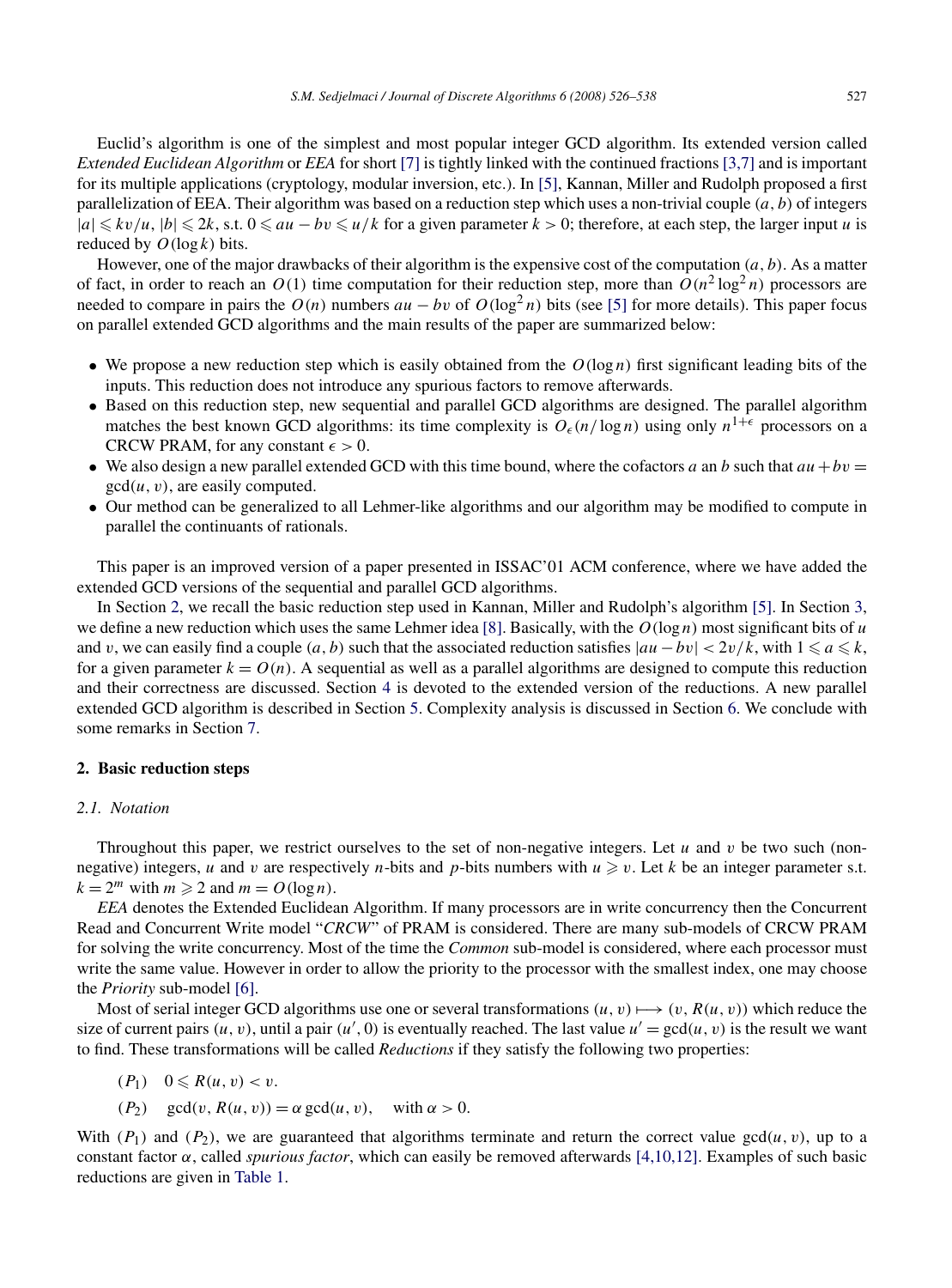<span id="page-2-0"></span>Table 1 Examples of reductions

| Name              | Reduction           | Property                    |
|-------------------|---------------------|-----------------------------|
| Euclid            | $u - qv$            | $q= u/v $                   |
| binary            | $(u - v)/2$         | $u$ and $v$ odds            |
| bmod              | $ u - xv /2^{\rho}$ | $x = (u/v) \pmod{2^{\rho}}$ |
| Right-shift k-ary | $ au + bv /k$       | $au + bv \equiv 0 \pmod{k}$ |
| Left-shift k-ary  | $ k^e v - bu $      | $ k^e v - bu  = O(u/k)$     |

However, for extended GCD computations, we need matrix-vectors reductions defined by:  $(u, v) \mapsto (u', v') =$  $M \times (u, v)$ , where *u'* and *v'* are two integers and *M* is a 2  $\times$  2 integer matrix. The matrix *M* preserves GCD's if  $\det M = \pm 1$ .

Given a non-negative integer  $x \in N$ ,  $\ell_2(x)$  represents the number of significant bits of an non-negative integer x, not counting leading zeros:

$$
\ell_2(x) = \begin{cases} \lfloor \log_2(x) \rfloor + 1 & \text{if } x \ge 1, \\ 1 & \text{if } x = 0. \end{cases}
$$

So  $n = \ell_2(u)$ ,  $p = \ell_2(v)$  and  $p$  satisfies  $2^{p-1} \le v < 2^p$ . We let  $\rho = \rho(u, v) = \ell_2(u) - \ell_2(v) + 1$ . Thus, we obtain  $2^{p-2} < u/v < 2^p$ . We assume that  $p > 2m + p + 1$ .

As noticed by many authors the main difficulty in GCD algorithms happens when the input data *u* and *v* are roughly of the same size [\[4,5,12\].](#page-12-0) So we shall assume that when we apply our reduction: *n*−*p<m*−1 (or *ρ<m*). Otherwise, we apply a more efficient reduction: the *ρ-Euclid*, defined in Section [5.1.](#page-10-0)

For any parameter  $\lambda$  s.t.  $0 \le \lambda \le p$  we define  $u_1$  and  $v_1$  by:

$$
u_1 = \lfloor u/2^{p-\lambda} \rfloor
$$
 and  $v_1 = \lfloor v/2^{p-\lambda} \rfloor$ .

Let  $u_2 = u \mod 2^{p-\lambda}$  and  $v_2 = v \mod 2^{p-\lambda}$ , then  $u_2, v_2 < 2^{p-\lambda}$  and

$$
u = 2^{p-\lambda}u_1 + u_2
$$
 and  $v = 2^{p-\lambda}v_1 + v_2$ .

The numbers  $u_1$  and  $v_1$  are obtained with, respectively, the  $\lambda + n - p$  and the  $\lambda$  most significant leading bits of *u* and *v*.

#### *2.2. The Kannan, Miller and Rudolph reduction*

The Kannan, Miller and Rudolph (*KMR* for short) integer GCD algorithm is based on the following lemma [\(\[5\],](#page-12-0) page 9):

**Lemma 1** *(KMR lemma). For all positive integers u, v and k with*  $u \leq k v$ *, there exists a couple*  $(a, b) \neq (0, 0)$  *s.t.*  $|a|$  ≤  $kv/u$  *and*  $|b|$  ≤ 2 $k$  *which satisfies* 0 ≤  $au - bv \le u/k$ *.* 

**Remark 2.** Since  $|au - bv| \le u/k \le v$ , then  $|au - bv| = (au) \text{ mod } v$  or  $v - au \text{ mod } v$ .

Thus any couple *(a, b)* found provides a reduction step called a *KMR*'s reduction. Kannan, Miller and Rudolph proposed to compute in parallel all the  $O(k^2)$  numbers  $au - bv$ , and select those for which  $0 ≤ au - bv ≤ u/k$ . But this latter relation implies  $|au - bv| \le u/k$ , thus the couple  $(a, b)$  must be chosen from a set of  $O(k)$  numbers satisfying this relation. However, the pair  $(a, b)$  in [\[5\]](#page-12-0) is not easily obtained. Although  $O(\log^2 n)$ -bit numbers are considered at each step,  $O(n)$  numbers  $au - bv$  must be compared in pairs. Therefore, more than  $O(n^2 \log^2 n)$  processors are needed in order to compute their reduction in constant time.

#### **3. The improved Lehmer–Euclid reduction**

The main difficulty in EEA is the expensive cost of long divisions when we deal with large size inputs. In 1938, Lehmer [\[8\]](#page-12-0) suggested another way to compute the couple *(a, b)*. Roughly speaking (see Knuth [\[7\]](#page-12-0) for more details),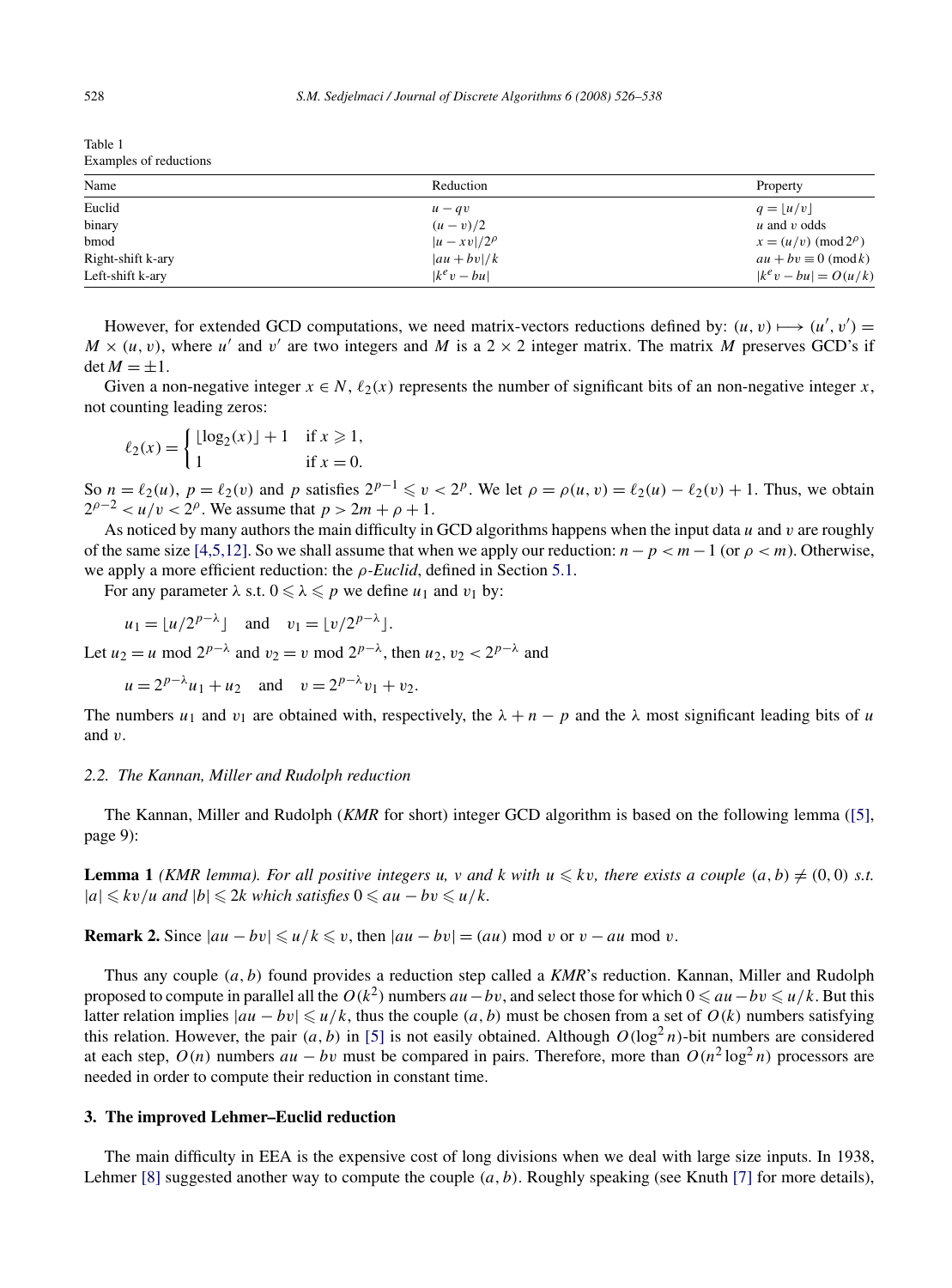working only with the leading bits of *u* and *v*, the author considers two single-precision rationals which approximate the quotient  $u/v$ , namely  $u'/v' < u/v < u''/v''$ . Thus if we carry out EEA simultaneously on the single-precision rationals  $u'/v'$  and  $u''/v''$  until we get a different quotient, we obtain the same sequence of quotients had we applied the multi-precision numbers *u* and *v*.

Let  $(a, b)$  be the last couple obtained by EEA. Then the transformation  $R(u, v) = au + bv$  is a *reduction* in the sense of Section 2. However, for random inputs *u* and *v*, the sequence of same quotients seems to be equally random. Although a first attempt was made by Sorenson [\[11\]](#page-12-0) with a slightly modified version of Lehmer's algorithm, no *a priori* estimation of this reduction is known. The author only gave an asymptotic behavior of his reduction since he obtained (with our notation) [\[11\]:](#page-12-0)

 $R(u, v) = au + bv = O(u/2<sup>m</sup>).$ 

The reduction we propose in this paper is also based on leading bits and continuants but, by contrast, our reduction satisfies a tighter relation  $R(u, v) < 2v/k$  for any positive parameter k. We first specify how to compute the couple *(a, b)* of the reduction then both a sequential and a parallel version of a GCD algorithm are proposed.

**Lemma 3.** For all positive integers  $u \ge v$ ,  $k = 2^m$  and  $p = \ell_2(v) > 2m + \rho + 1$ , there exists a couple of integers  $(a, b) \neq (0, 0)$  *s.t.*  $1 \leq a \leq k$  *which satisfies*  $0 \leq |au - bv| < 2v/k$ .

*Moreover, the couple*  $(a, b)$  *is only obtained from the first*  $2m + 2p$  *leading bits of u and the first*  $2m + p + 1$ *leading bits of v respectively.*

**Proof.** Let  $\lambda = 2m + \rho + 1$  and  $u_1$  and  $v_1$  as previously defined in Section [2.](#page-1-0) Note that  $u_1$  and  $v_1$  exist since  $p - \lambda \ge 0$ . Applying Hardy and Wright's theorem [\[3\]](#page-12-0) (Theorem 36, p. 30) to the rational  $v_1/u_1$  with  $k' = \lceil ku_1/v_1 \rceil$ , we obtain a couple *(a, b)* of integers s.t.

$$
1 \leq a, b \leq k'-1 \quad \text{and} \quad |v_1/u_1 - a/b| \leq 1/k'b
$$

hence

$$
|au_1 - bv_1| \leq u_1/k' = \frac{u_1}{\lceil ku_1/v_1 \rceil} \leq v_1/k.
$$

We let  $R = |au - bv|$ . We obtain

$$
R = |au - bv| \le |au_1 - bv_1| 2^{p - \lambda} + |au_2 - bv_2|
$$

then  $R < 2^{p-\lambda}v_1/2^m + 2^{p-\lambda}k' \le v/2^m + 2^{p-\lambda+m+\rho}$ . From  $\lambda = 2m + \rho + 1$ , we obtain  $R < 2v/k$ . Moreover we have  $|a - bv_1/u_1|$  ≤ 1/k' so  $a$  ≤  $bv_1/u_1 + 1/k'$ , but  $b$  ≤  $k' - 1 < ku_1/v_1$  so  $a < k + 1/k'$  and

$$
a\leqslant \lfloor k+1/k'\rfloor =k.\qquad \square
$$

#### **Remarks.**

- Note that  $b \leq \lceil k u_1/v_1 \rceil 1 < k u_1/v_1$ . The previous reduction satisfies  $R = |au bv| = (au) \pmod{k}$  or  $v$ *au* (mod *k*) since  $R < 2v/k < v$ ;  $m \ge 2$ .
- The constant 2 in the inequality is less precise and our first experiments show that, most of the time, we have  $R < v/k$ .

**Definition 4.** Let *(a, b)* be one of the couples defined in Lemma 3. The *RILE* transformation is defined by

 $R_{IIF}(u, v) \stackrel{def}{=} |au - bv|$ .

Many such couples can be found and *RILE* depends on the couple *(a, b)* considered (see examples in Section [4.2\)](#page-9-0), but for any one of them,  $R_{ILE}$  is a *reduction* satisfying  $R_{ILE}(u, v) = |au - bv| < 2v/k$ . We propose in the next section an easy way to compute one of these couples  $(a, b)$  and the reduction  $R_{I\!I\!E}$ .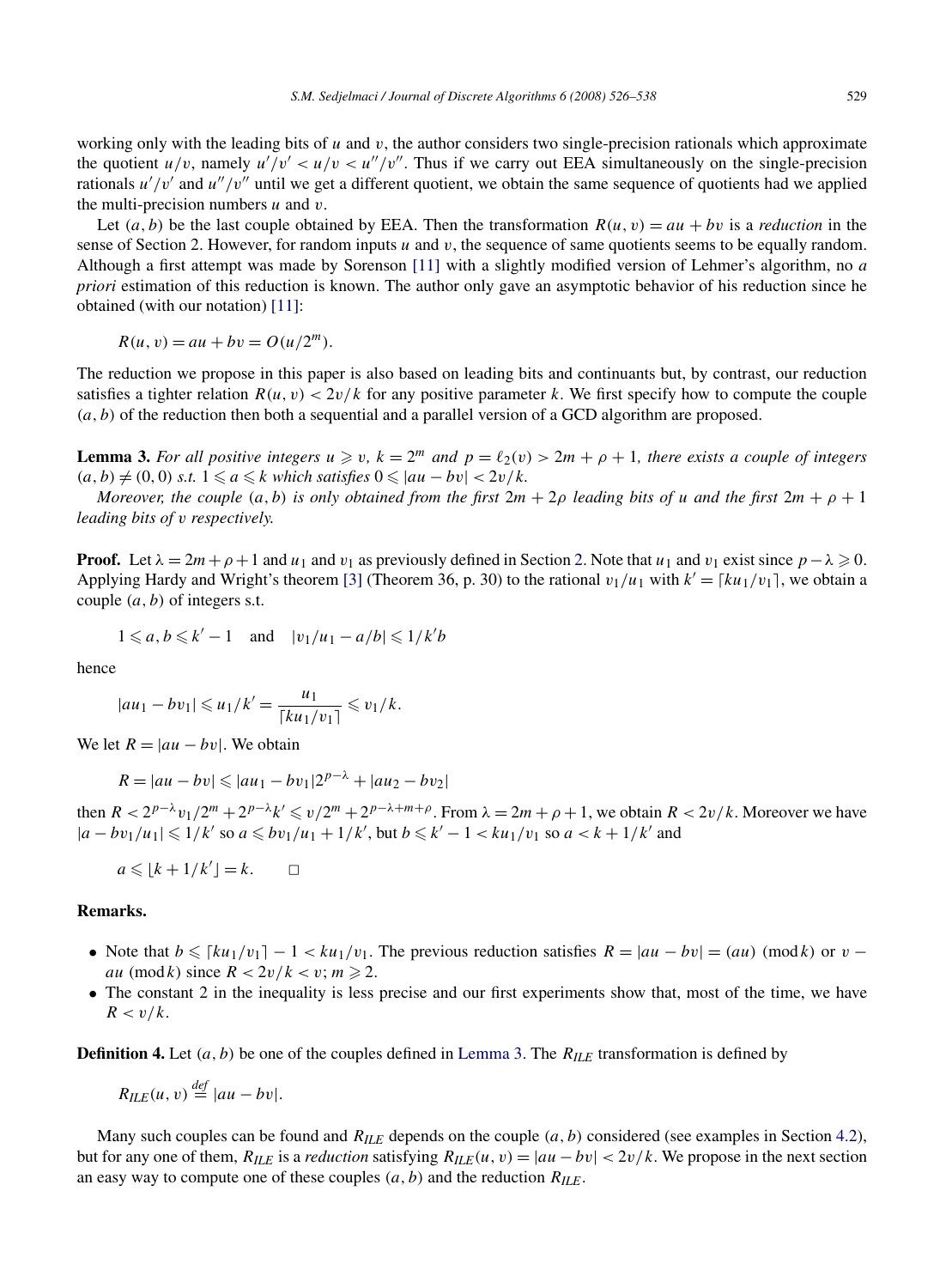#### <span id="page-4-0"></span>*3.1. ILE reductions*

We give below a sequential and a parallel algorithm for computing our reduction *RILE*.

**The Sequential algorithm for computing** *RILE***:** Seq-ILE. **Input:**  $u \ge v > 0$ ,  $k = 2^m$  s.t.  $\rho = n - p + 1 < m$  and  $p > 2m + \rho + 1$ . **Output:**  $R_{ILE}(u, v) = |au + bv| < 2v/k$ . **Step 1**  $p := l_2(v)$ ;  $λ := 2m + ρ + 1;$  $u_1 := |u/2^{p-\lambda}|;$   $v_1 := |v/2^{p-\lambda}|;$ **Step 2** Run EEA with the couple  $(u_1, v_1)$  and compute successive triplets  $(r, b, a)$ , where  $r = au_1 + bv_1$  until  $|a| > 2^m$ . Save the previous triplet  $(r, a, b)$ . Note that  $ab < 0$ ; **Step 3** Compute  $R_{ILE} = |au + bv|$ ;

**Return** *RILE*.

All the triplets  $(r, a, b)$  computed in EEA satisfy  $r = |a|u_1 \mod v_1$  or  $r = v_1 - (|a|u_1 \mod v_1)$  and the previous algorithm is easily parallelized as follows.

**The Parallel algorithm for computing**  $R_{ILE}$ **: Par-ILE.** 

**Input:**  $u \ge v > 0$ ,  $k = 2^m$  s.t.  $\rho = n - p + 1 < m$  and  $p > 2m + \rho + 1$ . **Output:**  $R_{ILE}(u, v) = |au + bv| < 2v/k$ . **Step 1** Compute  $p$ ,  $\lambda$ ,  $u_1$ ,  $v_1$  as in Seq-ILE; **Step 2 For**  $i = 1, 2, ..., 2^m$  **Do in parallel**  $q_i := |i u_1 / v_1|$ ;  $r_i := i u_1 - q_i v_1$ ; **if**  $r_i < v_1/k$  **then**  $(a, b) := (i, -q_i);$ **if**  $v_1 - r_i < v_1/k$  **then**  $(a, b) := (-i, q_i + 1);$ **End Do Step 3** Compute in parallel  $R_{ILE} = |au + bv|$ ; **Return** *RILE*.

If many processors are in write concurrency in Step 2 then we can use the *Priority* sub-model of CRCW-PRAM. With this sub-model, we choose the reduction  $R_{ILE}$  given by the smallest index *i* s.t.:  $1 \le i \le k$ ,  $r_i < v_1/k$  or  $v_1 - r_i < v_2/k$ *v*1*/k*. Actually, the *Priority* is a strong sub-model of CRCW-PRAM. The most used sub-model is the *Common* submodel of CRCW-PRAM where all the processors must write the same value. We show below how to modify Par-ILE algorithm in order to compute the GCD in the same parallel performance on the Common CRCW-PRAM sub-model. We only have to change the Step 2 as follows:

#### **Modified Step 2**

**For**  $i = 1, 2, ..., 2^m$  **Do in parallel**  $A[i] := v_1$ ;  $B[i] =: 1$ ; **End Do** For  $i = 1, 2, \ldots, 2^m$  Do in parallel  $q_i := [iu_1/v_1]; r_i := i u_1 - q_i v_1;$ **if**  $r_i < v_1/k$  **then**  $(A[i], B[i]) := (i, -q_i);$ **if**  $v_1 - r_i < v_1/k$  **then**  $(A[i], B[i]) := (-i, q_i + 1);$ **End Do Compute in parallel**  $j := MIN\{|A[i]|, i = 1, 2, ..., 2^m\};$  $(a, b) := (A[j], B[j])$ ;

Note that the minimum finding *MIN* of the array *A* (or *B*) of  $O(2^m)$  integers of  $O(m)$  bits  $A[i], i = 1, 2, ..., 2^m$ , can be achieved in parallel in  $O(1)$  time with  $O(m \log \log m 2^{2m})$  processors, on the Common CRCW-PRAM. As a matter of fact, we need  $O(2^{2m})$  processors to compute, in parallel, a  $2^m \times 2^m$  matrix. Each term of the matrix compare in pair, two  $O(m)$  bits integers  $A[i]$  and  $A[i]$ , in  $O(1)$  time with  $O(m \log \log m)$  processors. This will not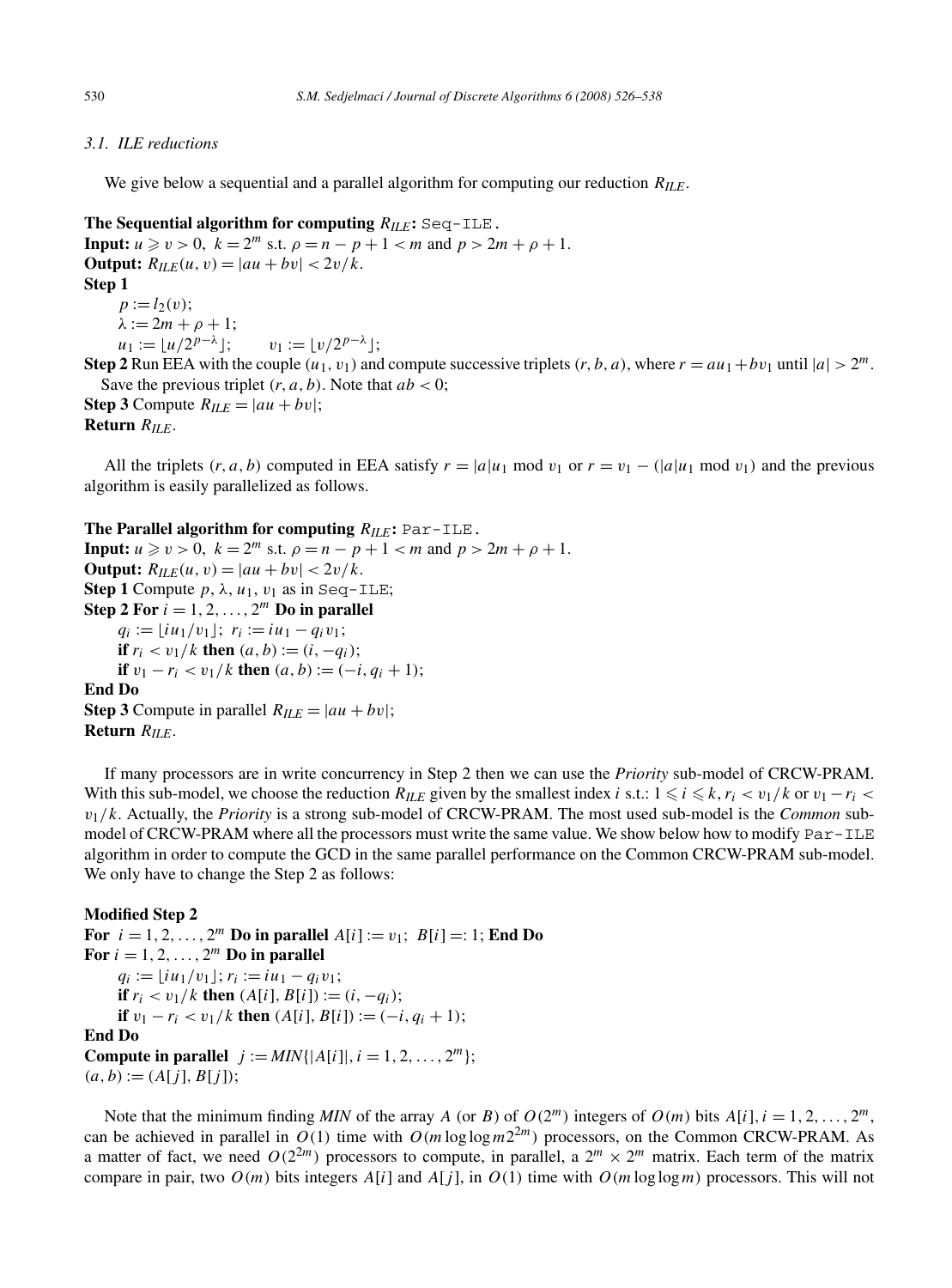<span id="page-5-0"></span>affect our general parallel time bound since, if we choose  $m = 1/2\epsilon \log n$ , then the number of processors needed is  $O(n^{\epsilon} \log n \log \log \log n) = O(n)$  (see Section [6\)](#page-11-0).

**Remark 5.** Let  $m = O(\log n)$ . Even when *u* and *v* are very large numbers in size (up to 65.536-bits, *n*,  $p \le 2^{16}$ ) the computations in Step 1 and 2 can be performed in constant time with a single precision since  $\log n \leq 16$  (see Section [6\)](#page-11-0).

## *3.2. Example of RILE*

Let  $u = 1,759,291$  and  $v = 1,349,639$ . Their binary representations are respectively:

**11010110** 1100000111011 = 1*,*759*,*291 **10100100** 1100000000111 = 1*,*349*,*639

We obtain  $n = p = 21$  so that  $\rho = 1$ . If we take  $m = 3$ , we obtain  $\lambda = 2m + 2 = 8$ ,  $u_1 = 214$  and  $v_1 = 164$  (the bits representing  $u_1$  and  $v_1$  are in bold). Applying the EEA to  $u_1$  and  $v_1$  yields the first successive integers  $q, r, b$  and  $a$  $(r = au + bv)$ .

| q | r   | h        | a  |
|---|-----|----------|----|
|   | 214 | $\theta$ | 1  |
|   | 164 | 1        | 0  |
| 1 | 50  | — 1      | 1  |
| 3 | 14  | 4        | -3 |
| 3 | 8   | 13       | 10 |

In our example we obtain  $a = -3$ ,  $b = 4$ ,  $r = 14 < v_1/k = 164/8 = 20.50$  and

 $R_{IIF} = |-3u + 4v| = 120,683.$ 

Note that  $R_{I\ell E} < v/k = 168,704.88$ . On the other hand the computation of the *bmod* reduction and that of Sorenson *RS* yield.

*bmod*(*u*, *v*) =  $|u - v|/2 = 204,826$  and  $R_S = |7u + 5v|/64 = 297,863$ , with  $k = 64$ ,  $R_S = |u + 3v|/16 = 363,013$ , with  $k = 16$ .

*3.3. Correctness of* Seq-ILE *and* Par-ILE

**Proposition 6.** The sequential algorithm  $\text{Seq-ILE}$  *ends with*  $r$  *and*  $R_{ILE}$  *satisfying* 

(i)  $r = |au_1 + bv_1| < v_1/k$ ,

(ii) 
$$
R_{ILE} = |au + bv| < 2v/k.
$$

**Proof.** Consider EEA (Extended Euclidean Algorithm) applied to the pair  $(u_1, v_1)$ . Let  $(a_s, b_s, r_s)$  and  $(a_{s+1}, b_{s+1}, b_s)$  $r_{s+1}$ ) be the two consecutive triplets such that  $|a_s| \le k = 2^m < |a_{s+1}|$ . Then  $r = r_s = a_s u_1 + b_s v_1$  and  $r_{s+1} = a_{s+1} u_1 + b_s u_2 u_3$ *b<sub>s</sub>*+1</sub>*v*<sub>1</sub>. Solving this system, we obtain  $v_1 = |a_s r_{s+1} - a_{s+1} r_s| = |a_{s+1}| r_s + |a_s r_{s+1}$  since  $|a_s b_{s+1} - a_{s+1} b_s| = 1$  and  $a_s a_{s+1} < 0$ . Hence  $r = r_s = (v_1 - r_{s+1}|a_s|)/|a_{s+1}| < v_1/|a_{s+1}| < v_1/k$  and (i) is proved. Moreover,

$$
R_{ILE} = |a_s u + b_s v| \leq |a_s u_1 + b_s v_1| 2^{p - \lambda} + |a_s u_2 + b_s v_2| < 2^{p - \lambda} v_1 / k + 2^{p - \lambda} |b_s|
$$

but  $2^{p-\lambda}v_1/k < v/k$  and  $|b_s| = |(r_s - a_s u_1)/v_1| \le r_s/v_1 + |a_s|(u_1/v_1) < 1/k + k(u_1/v_1)$ . But since  $u_1/v_1 < 2^p$  then  $|b_s| < 1/k + 2^{m+\rho}$  and  $|b_s| \le 2^{m+\rho}$ , so

 $R_{ILE} < v/k + 2^{p-\lambda+m+\rho}.$ 

From  $\lambda = 2m + \rho + 1$ , we obtain  $R < 2v/k$  and (ii) is proved.  $\Box$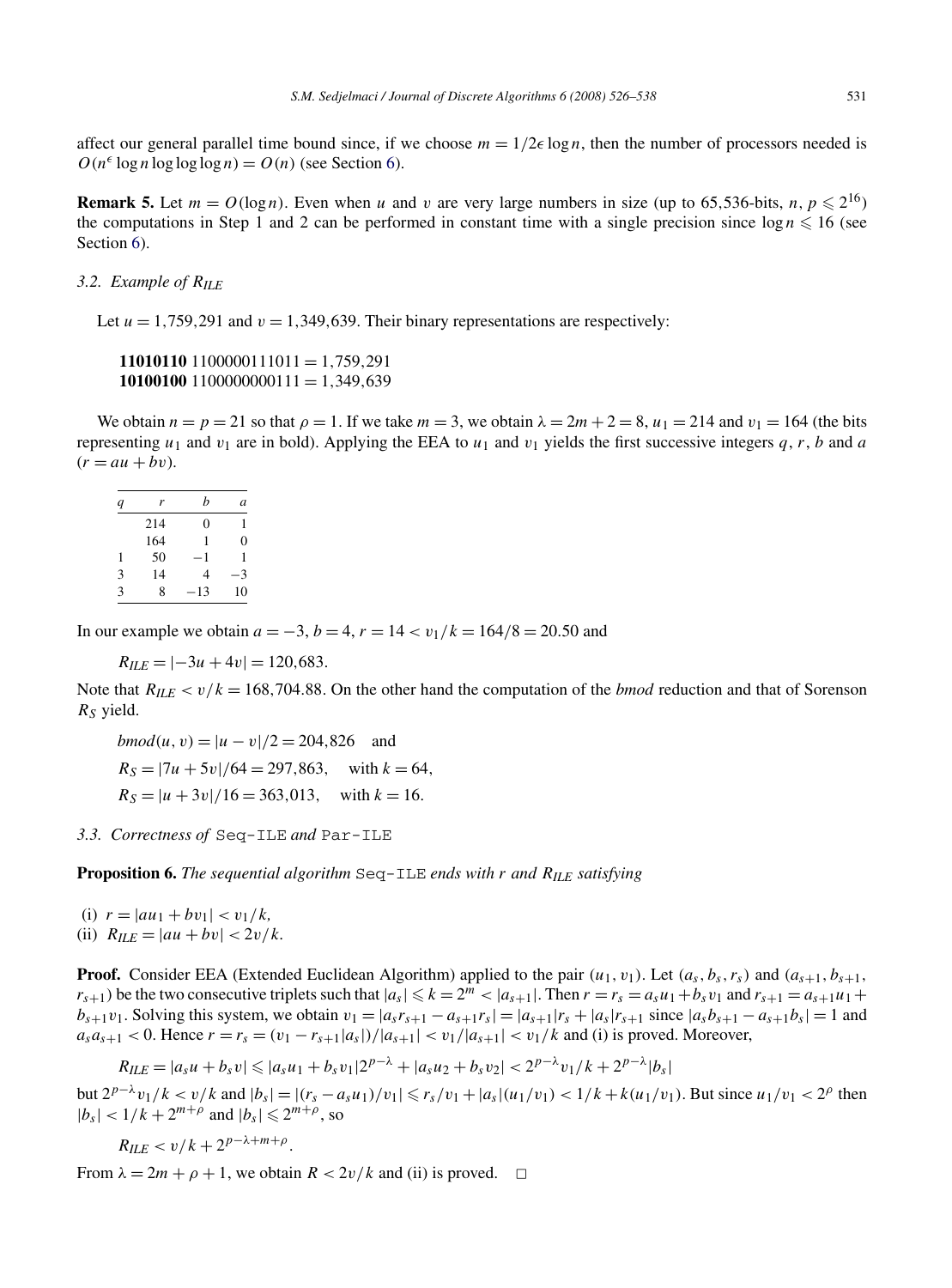<span id="page-6-0"></span>**Proposition 7.** The output  $R_{ILE}$  of the parallel algorithm  $\text{Par-ILE}$  satisfies  $R_{ILE}(u, v) < 2v/k$ .

**Proof.** In Step 2 (or Modified Step 2), we select the value *r* with the smallest index *i* satisfying  $r = r_i < v_1/k$  or  $r =$  $v_1 - r_i < v_1/k$  with  $1 \le i \le k$ . Then the output  $R_{LLE} = |au + bv|$  of step 3 satisfies  $R_{LLE}(u, v) \le |au_1 + bv_1|2^{p-\lambda}$  +  $|au_2 + bv_2| < 2^{p-\lambda}v_1/k + 2^{p-\lambda}|b|$ . But, as proved previously in [Proposition 6,](#page-5-0) the inequality  $|au_1 + bv_1| < v_1/k$ gives  $|b| \leq 2^{m+\rho}$  and  $R_{I\cup E}(u, v) < 2v/k$ .  $\Box$ 

#### **4. Extended reductions**

Extended GCD algorithms compute the GCD of two integers *u* and *v* and also supplies integers *a* and *b* such that  $au + bv = \gcd(u, v) = d$ . They also play a key role in many applications in computer algebra systems [\[2\].](#page-12-0) The fastest presently known parallel GCD algorithms are those of Chor and Goldreich [\[1\],](#page-12-0) Sorenson [\[10\]](#page-12-0) and Sedjelmaci [\[9\].](#page-12-0) They all compute parallel integer GCD in  $O_\epsilon(n/\log n)$  time using at most  $n^{1+\epsilon}$  processors on CRCW PRAM, for any constant  $\epsilon > 0$ . However, the algorithms described in [\[1\]](#page-12-0) and [\[10\]](#page-12-0) follow a Least Significant digit First approach (LSF). Although possible, this approach is not well suited for computing extended version of GCD since these algorithms end with three integers  $\alpha$ ,  $\beta$  and  $p$  satisfying the modular relation

 $\alpha u + \beta v = 2^p \text{gcd}(u, v).$ 

So some extra computations are necessary to recover the Bezout cofactors  $(a, b)$  satisfying

 $au + bv = \gcd(u, v) = d$  with  $|a| \le v/2d$ ,  $|b| \le u/2d$ .

By contrast, the parallel GCD algorithm described in [\[9\]](#page-12-0) follows a Most Significant digit First approach (MSF) which is more suitable to compute extended GCD versions. In this Section, we show how to slightly modify the previous algorithms Seq-ILE and Par-ILE to easily derive sequential and parallel extended ILE reductions.

First, we slightly modify the algorithm Seq-ILE as follows.

#### **The Sequential Extended** *RILE* **algorithm:** Seq-Ext-ILE.

**Input:**  $u \ge v > 0$ ,  $k = 2^m$  s.t.  $\rho = n - p + 1 < m$  and  $p > 2m + \rho + 1$ . **Output:**  $M = \begin{pmatrix} c & d \\ a & b \end{pmatrix}$  and  $\begin{pmatrix} R \\ R_{ILE} \end{pmatrix} = M \begin{pmatrix} u \\ v \end{pmatrix}$  with  $|cb - ad| = 1$ , GCD $(u, v) = \text{GCD}(R, R_{ILE}), R_{ILE} < 2v/k$ ; **Step 1**  $n := l_2(u); p := l_2(v);$  $λ := 2m + ρ + 1;$  $u_1 := [u/2^{p-\lambda}]$ ;  $v_1 := [v/2^{p-\lambda}]$ ; **Step 2** Run EEA with  $(u_1, v_1)$  and compute successive triplets  $(r_s, a_s, b_s)$ , until  $|a_s| \leq 2^m < |a_{s+1}|$ ; **Step 3** Compute  $R = |a_{s-1}u + b_{s-1}v|$ ;  $R_{ILE} = |a_s u + b_s v|$ ;

**Return** *M* =  $\begin{pmatrix} a_{s-1} & b_{s-1} \\ a_{s-1} & b_{s-1} \end{pmatrix}$ *as bs*  $\binom{R}{R_{ILE}}$ .

It is worth to note that algorithm Seq-ILE introduces spurious factors (see Section [2.1\)](#page-1-0), while Seq-Ext-ILE does not and the transformation  $(u, v) \leftarrow (R, R_{ILE})$  preserves the GCD property (see Section [4.1\)](#page-7-0).

The parallel algorithm described in Par-ILE does not return the smallest reduction *RILE* as the example of Section [4.2](#page-9-0) shows. Moreover, we need to store a matrix in order to compute the Bezout cofactors. Hence some modifications are needed to design a parallel extended GCD. We suggest the following.

**The Parallel Extended** *RILE* **algorithm:** Par-Ext-ILE **Input:**  $u \ge v > 0$ ,  $k = 2^m$  s.t.  $\rho = n - p + 1 < m$  and  $p > 2m + \rho + 1$ . **Output:**  $M = \begin{pmatrix} c & d \\ a & b \end{pmatrix}$  and  $\begin{pmatrix} R_1 \\ R_2 \end{pmatrix}$  $\int$  with 1 ≤  $R_1$  ≤  $v, 0$  ≤  $R_2$  < 2 $v/k$ ,  $|bc - ad| = 1$  and GCD( $R_1, R_2$ ) = GCD( $u, v$ ). **Step 1** Compute  $p, \lambda, u_1$  and  $v_1$  as in Seq-ILE algorithm. **Step 2** /\* Computation of  $(a, b)$  and  $R_2$  \*/  $X := v_1$ ;  $Y := v_1$ ; For  $i = 1, 2, \ldots, 2^m$  Do in parallel  $q_i := |i u_1 / v_1|$ ;  $r_i := i u_1 - q_i v_1$ ;  $s_i := v_1 - r_i$ ;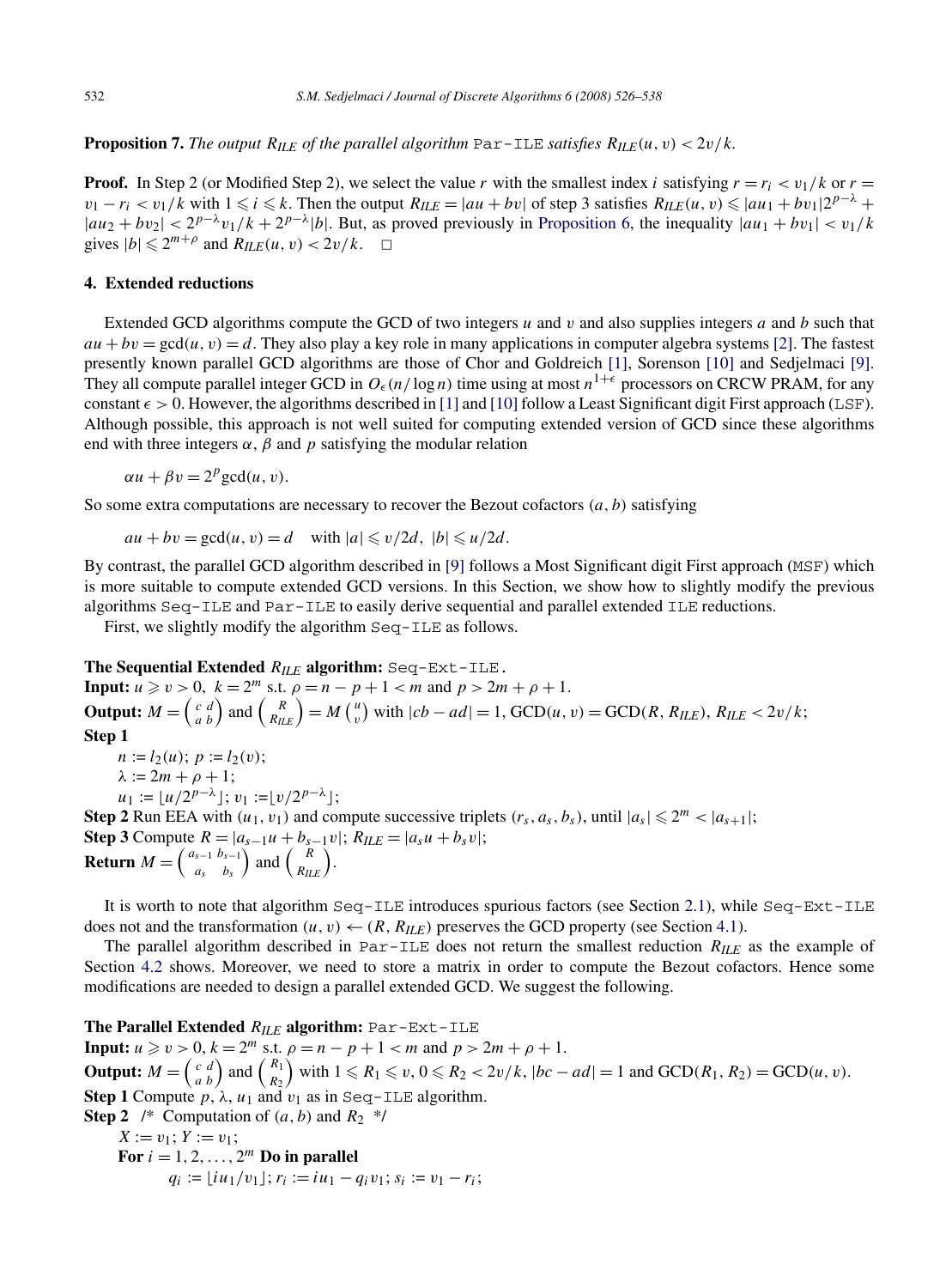<span id="page-7-0"></span>**If**  $(r_i < v_1/k)$   $X := r_i$ ;  $(a, b) := (i, q_i)$ ; **If**  $(s_i < v_1/k)$   $Y := s_i$ ;  $(c, d) := (-i, q_i + 1)$ ; **EndFor If**  $(X > Y)$   $(a, b) := (c, d);$  $R_2 := au + bv$ ; **if**  $R_2 < 0$  **then**  $(a, b) := (-a, -b)$ ;  $R_2 := -R_2$ ; **Step 3** /\* Computation of  $(c, d)$  and  $R_1$  \*/  $(c, d) :=$ Bezout $(a, b)$ ;  $R_1 := cu + dv$ ; **if**  $R_1 < 0$  **then**  $(c, d) := (-c, -d); R_1 := -R_1;$ **if**  $ac < 0$  **then**  $t := 1$ ; **else**  $t := -1$ ;  $(c', d') := (c + ta, d + tb); R'_1 := c'u + d'v;$ **if**  $R'_1 < 0$  then  $(c', d') := (-c^7, -d')$ ;  $R'_1 := -R'_1$ ; **if**  $R_1' < R_1$  **then**  $R_1 := R_1'$ ;  $(c, d) := (c', d')$ ; **Return**  $M = \begin{pmatrix} c & d \\ a & b \end{pmatrix}$  and  $\begin{pmatrix} R_1 \\ R_2 \end{pmatrix}$ .

If many processors are in write concurrency in Step 2, then we may use the *Priority* sub-model of CRCW-PRAM, which select the smallest index *i* s.t.:  $1 \leq i \leq k$ ,  $r_i < v_1/k$  or  $s_i = v_1 - r_i < v_1/k$ . However, similarly, as we did for Par-ILE in Section [3.1,](#page-4-0) we can easily modify the parallel loop of **Step** 2, to obtain the same parallel performance with the *Common* sub-model of CRCW-PRAM (we also need to store the respective values of  $r_i$  and  $s_i$  in two arrays).

Given two integers  $(a, b)$ , such that  $GCD(a, b) = 1$ , the function  $Bezout(a, b)$  returns the unique pair  $(c, d)$  such that  $|c| \leq a/2$ , and  $c|b| + d|a| = 1$ . It can be computed by EEA or in parallel as follows:

#### **The Bezout Algorithm.**

**Input:** A pair of integers  $(a, b)$ , with  $|b| \geq |a|$  and  $GCD(a, b) = 1$ . **Output:** A pair of integers  $(c, d)$  s.t.:  $c|b| + d|a| = 1$  with  $|c| \leq |a|/2$ .

**For**  $i = 1, 2, ..., |\frac{a}{2}|$  **Do in parallel**  $\alpha_i := i |b| \bmod |a|; \beta_i := |a| - \alpha_i;$ **if**  $\alpha_i := 1$  **Return**  $(i, -\lfloor \frac{i|b|}{|a|} \rfloor);$ **if**  $\beta_i := 1$  **Return**  $(-i, \lfloor \frac{i|b|}{|a|} \rfloor + 1);$ **EndFor**

This pair  $(c, d)$  can be computed in  $O(1)$  parallel time (see Section [6\)](#page-11-0) with  $|a|/2 = O(k)$  processors in a weaker PRAM model CREW (Concurrent Read Exclusive Write), since only one index *i*,  $1 \le i \le |a|/2$ , satisfies  $\alpha_i = 1$  or  $\beta_i = 1$ , so no write concurrency could happen. Note that  $|cb - ad| = 1$  since  $cd < 0$  and  $c|b| + d|a| = 1$ .

*4.1. Correctness of* Seq-Ext-ILE *and* Par-Ext-ILE

**Lemma 8.** If 
$$
M = \begin{pmatrix} c & d \\ a & b \end{pmatrix}
$$
 with  $|cb - ad| = 1$  and  $\begin{pmatrix} R_1 \\ R_2 \end{pmatrix} = M \begin{pmatrix} u \\ v \end{pmatrix}$ , then  $GCD(R_1, R_2) = GCD(u, v)$ .

**Proof.** Let  $\alpha = \text{GCD}(u, v)$  and  $\beta = \text{GCD}(R_1, R_2)$  then

$$
\binom{R_1}{R_2} = M \binom{u}{v} = \alpha M \binom{u/\alpha}{v/\alpha} \quad \text{and} \quad \beta \geqslant \alpha.
$$

Moreover, since  $|cb - ad| = 1$ ,  $M^{-1}$  exists and has integers entries so

$$
\begin{pmatrix} u \\ v \end{pmatrix} = M^{-1} \begin{pmatrix} R_1 \\ R_2 \end{pmatrix} = \beta M^{-1} \begin{pmatrix} R_1/\beta \\ R_2/\beta \end{pmatrix},
$$

hence  $\alpha \geq \beta$  and the result  $\alpha = \beta$ .  $\Box$ 

**Lemma 9.** Let  $u > v \ge 1$  be two positive integers. Let  $(a, b)$  be the pair given by EEA, satisfying  $au + bv =$  $gcd(u, v) = d$  *and let*  $(\alpha, \beta)$  *be any other pair of integers such that*  $\alpha u + \beta v = gcd(u, v) = d$ *. Then:*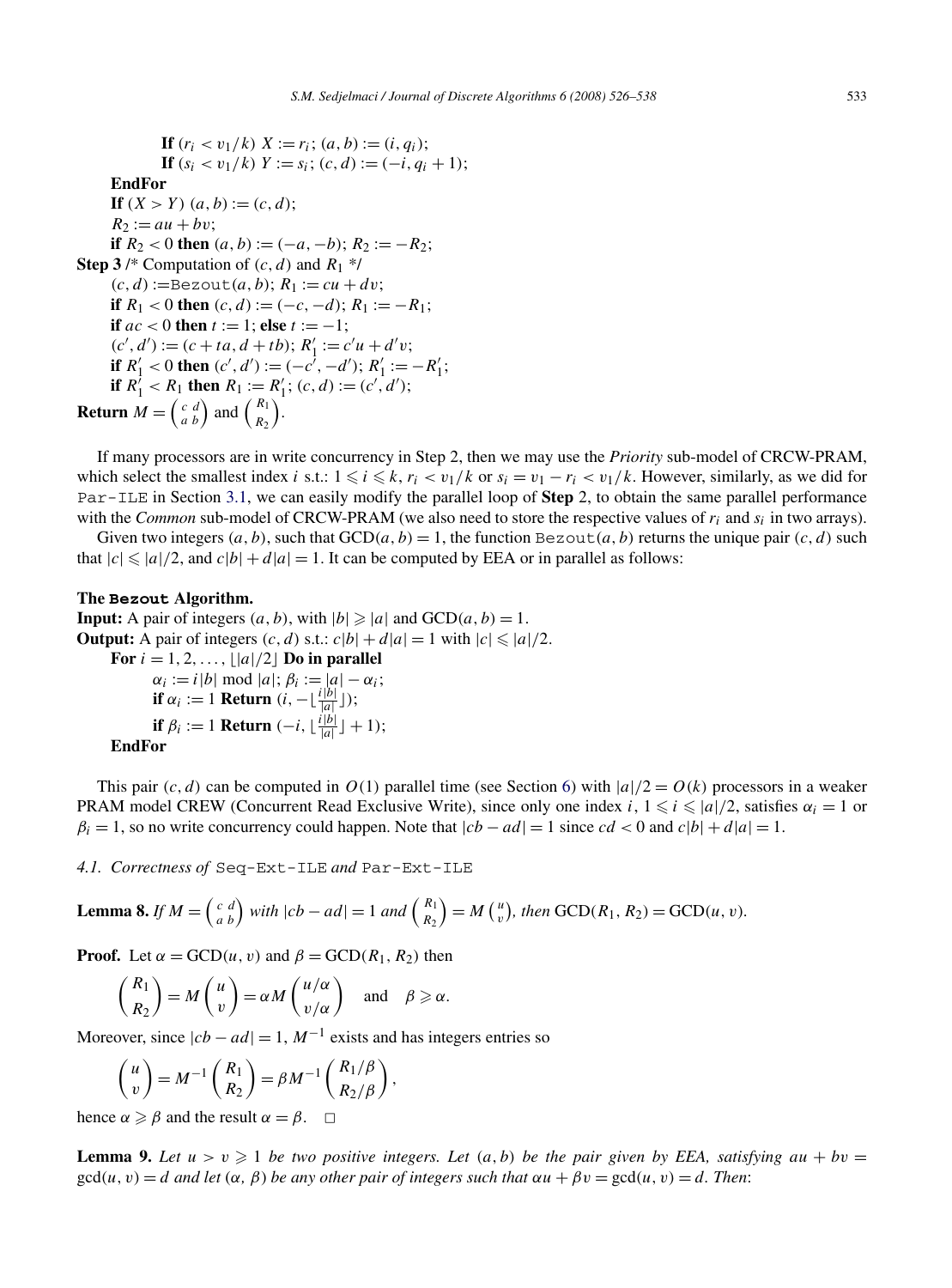<span id="page-8-0"></span>(1) *There exists an integer A such that*

$$
\alpha = a + A(v/d)
$$
 and  $\beta = b - A(u/d)$ .

- (2)  $(a, b)$  *is the unique pair such that:*  $|a| \le v/2d$  *and*  $|b| \le u/2d$ .
- (3)  $|a| = \min\{|a| \mod (v/d), v/d |\alpha| \mod (v/d)\}.$

**Proof.** If there is only one iteration in EEA then  $u = qv$  with  $q \ge 2$  because  $u > v$ . So we take  $(a, b) = (0, 1)$ . Otherwise we assume that there is at least two iterations in EEA and the last quotient must satisfy  $q \ge 2$ . Let  $(a', b')$ and  $(a, b)$  be the two last cofactors of EEA and  $q$  be the last quotient then:

$$
|a'| + q|a| = v/d \geqslant q|a|,
$$
  

$$
|b'| + q|b| = u/d \geqslant q|b|.
$$

Hence  $|a| \le v/qd \le v/2d$  and  $|b| \le u/qd \le u/2d$ . Moreover, if  $(\alpha, \beta)$  is another pair of integers such that  $\alpha u + \beta v =$ *d*, then

$$
(\alpha - a)u/d + (\beta - b)v/d = 0, \text{ with } \gcd(u/d, v/d) = 1.
$$

Thus  $v/d$  divides  $(\alpha - a)u/d$  but gcd $(u/d, v/d) = 1$ , so  $v/d$  divides  $\alpha - a$  and there exists an integer *A* such that  $(\alpha - a) = A(v/d)$  and  $(\beta - b) = -A(u/d)$ , with  $|a| \le \frac{v}{2d}$ ,  $|b| \le \frac{u}{2d}$  and (1) is proved. Let us prove the unicity of the pair *(a, b)* satisfying:

$$
au + bv = \gcd(u, v) = d \quad \text{with } |a| \leq \frac{v}{2d}.
$$

In fact, if we suppose that there are two such pair  $(a, b)$  and  $(\alpha, \beta)$  then  $|a| \leq \frac{v}{2d}$ ,  $|\alpha| \leq \frac{v}{2d}$  so  $|\alpha - a| \leq \frac{v}{d}$ . Hence  $A = 0$  or  $A = 1$ . If  $A = 1$  then  $|a| = \frac{v}{2d}$  and  $au + bv = \epsilon \frac{vu}{2d} + bv = d$ , with  $\epsilon = \pm 1$ . Then  $v(\frac{\epsilon u}{2d} + b) = d$  and  $v = d$ . So  $b = -\epsilon \frac{u}{2d}$  and  $a = \frac{v}{2d} = 1/2$ , which is impossible. Hence  $A = 0$  and *(2)* is proved. The equality *(3)* is proved as follows:

*Case* 1:  $\alpha = a$ . Obvious, since  $|\alpha| \le \frac{v}{2d}$ , then  $|\alpha| \mod v/d = |\alpha| = |a|$ .

*Case* 2:  $\alpha > a$ . We have  $\alpha = a + |A|(v/d)$ . If  $a \ge 0$  then  $a = \alpha \mod v/d$ . If  $a < 0$  then  $\alpha = |A|(v/d) - |a| > 0$ because  $|A| \ge 1$ , since  $\alpha \ne a$ . Hence  $\alpha = (|A| - 1)(v/d) + (v/d) - |a|$ , with  $\frac{v}{2d} \le (v/d) - |a| < (v/d)$  then  $(v/d)$  $|a| = \alpha \text{ mod } v/d \text{ and } |a| = (v/d) - \alpha \text{ mod } v/d \leq \frac{v}{2d}$ .

*Case* 3:  $\alpha < a$ . We have  $\alpha = a - |A|(v/d)$ . If  $a < 0$ , then  $|\alpha| = |a| + |A|(v/d)$  and  $|\alpha|$  mod  $v/d = |a|$ . If  $a > 0$  then  $\alpha < 0$  because  $|a| \le \frac{v}{2d}$ . Thus  $|\alpha| = |A|(v/d) - |a| = (|A| - 1)(v/d) + (v/d) - |a|$ , with  $\frac{v}{2d} \le (v/d) - |a| < (v/d)$ , so  $(v/d) - |a| = \alpha \text{ mod } v/d \ge \frac{v}{2d}$ , hence  $|a| = \frac{v}{2d} - \alpha \text{ mod } v/d \le \frac{v}{2d}$  and (3) is proved.  $\Box$ 

**Definition 10.** Let  $u > v \ge 1$  be two non-negative integers. The unique pair of integers such that  $au + bv = \gcd(u, v)$ with  $|a| \le v/2d$  and  $|b| \le u/2d$  is called the Bezout cofactors of  $(u, v)$ .

**Lemma 11.** Let *i* be the smallest index in Step 2 of Par-Ext-ILE algorithm such that  $1 \le i \le k$  and  $iu_1 - q_i v_1 <$ *v*<sub>1</sub>/*k or*  $(q_i + 1)v_1 - iu_1 < v_1/k$ *, then* GCD $(i, q_i) = 1$  *or* GCD $(i, q_i + 1) = 1$  *respectively.* 

**Proof.** Let GCD(*i*,  $q_i$ ) =  $\delta$ . If we assume  $\delta \ge 2$ , then  $i = \delta i'$  and  $q_i = \delta q'_i$  for some non-negative integers *i'* and  $q'_i$ . Hence  $iu_1 - q_i v_1 = \delta(i'u_1 - q'_i v_1) < v_1/k$ . So  $i'u_1 - q'_i v_1 < v_1/k\delta < v_1/k$  which is impossible since i is the smallest index such that  $1 \le i \le k$  and  $iu_1 - q_i v_1 < v_1/k$ . The other case is similar.  $□$ 

**Lemma 12.** Let  $(a, b)$  and  $(c, d)$  be the two pair of integers obtained in Par-Ext-ILE such that  $GCD(a, b) = 1$  $and (c, d) =$ Bezout $(a, b)$ *, then* 

- 1)  $|ad bc| = 1$  *with*  $|c| ≤ |a|/2$ *.*
- 2)  $|cu_1 + dv_1| \le v_1$ , with equality if  $|a| = 1$ .
- 3)  $|cu + dv| \le v$ , with equality if  $|a| = 1$ .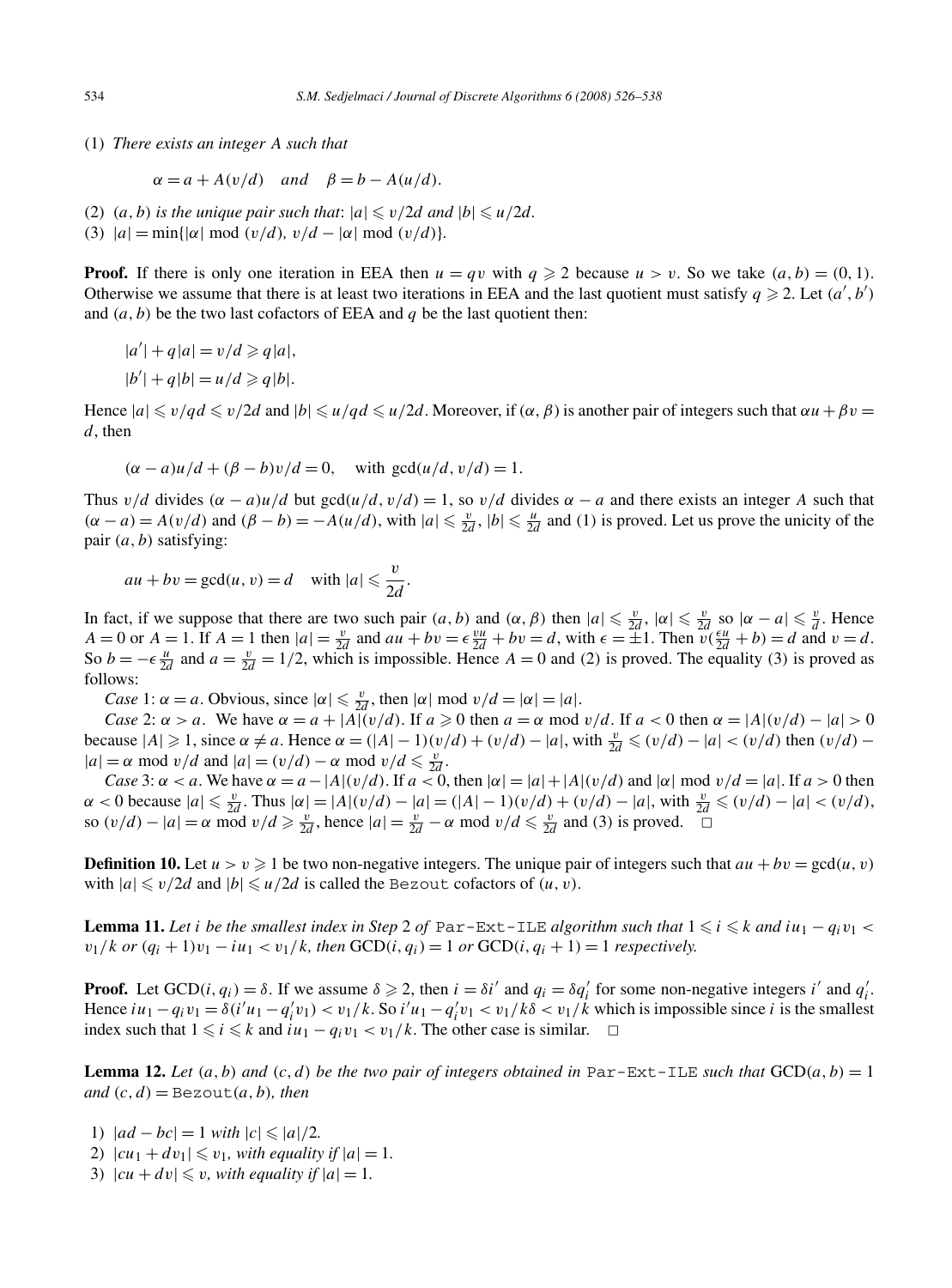<span id="page-9-0"></span>**Proof.** Since GCD(*a, b*) = 1, then EEA applied to (|*b*|*,*|*a*|) returns a pair  $(c, d)$  such that  $c|b| + d|a| = 1$  with  $|c| \le |a|/2$  [\(Lemma 9\)](#page-7-0). Moreover, since only one index *i*,  $1 \le i \le |a|/2$ , satisfies  $\alpha_i = 1$  or  $\beta_i = 1$ , then  $(i, q_i)$ or  $(-i, q_i + 1)$  coincides with  $(c, d)$ , hence 1). If  $|a| = 1$  then  $|c| \leq |a|/2 = 1/2$ , so  $c = 0$  and  $|d| = 1$ . Hence  $|cu_1 + dv_1| = v_1$ . If we assume  $|a| \ge 2$ , then we obtain  $|a(cu_1 + dv_1)| = |c(au_1 + bv_1) \pm v_1| \le |c||au_1 + bv_1| + v_1$ since  $ad = bc \pm 1$ . From [Proposition 7,](#page-6-0) we have  $|au_1 + bv_1| \leq 2v_1/k$  and since  $k \geq 2^m \geq 4$ :

$$
|cu_1 + dv_1| \leqslant \left(\frac{2|c|}{|a|k} + \frac{1}{|a|}\right)v_1 \leqslant \left(\frac{1}{k} + \frac{1}{2}\right)v_1 < v_1.
$$

Moreover  $|cu + dv| \le |cu_1 + dv_1|2^{p-\lambda} + |cu_2 + dv_2|$  and similarly to the proof of [Proposition 6,](#page-5-0) we obtain  $|cu + dv| \le (\frac{1}{2k} + \frac{1}{|a|})v_12^{p-\lambda} + v/k \le (\frac{1}{2k} + \frac{1}{|a|} + \frac{1}{k})v < v$  since  $k \ge 4$  and  $|a| \ge 2$ . The case  $|a| = 1$  gives  $c = 0$ ,  $|d| = 1$  and  $|cu + dv| = v$ .  $\Box$ 

**Proposition 13.** The outputs  $(R, R_{I\backslash E})$  of  $\text{Seq-Ext-ILE}$  *satisfy*  $\text{GCD}(R, R_{I\backslash E}) = \text{GCD}(u, v)$  and  $R_{I\backslash E} < 2v/k$ .

**Proof.** The entries of matrix *M* are obtained by EEA, so they satisfy the relation  $|cb - ad| = 1$ . The first property derive from [Lemma 8](#page-7-0) and the second one from the proof of [Proposition 6.](#page-5-0)  $\Box$ 

**Proposition 14.** The outputs M and  $(R_1, R_2)$  of Par-Ext-ILE satisfy  $1 \le R_1 \le v$ ,  $1 \le R_2 < 2v/k$ ,  $|bc - ad| = 1$ *and*  $GCD(R_1, R_2) = GCD(u, v)$ *.* 

**Proof.** Straightforward from [Lemmas 11, 12 and 8](#page-8-0) and the observation that the transformations  $(a, b) := (-a, -b)$ , *(c, d)* :=  $(-c, -d)$  and  $(c, d)$  :=  $(a + c, b + d)$  preserve the relation  $|bc - ad| = 1$  as well as GCD( $R_1, R_2$ ). ◯

#### *4.2. Example of Par-Ext-ILE*

If  $(u_1, v_1) = (1137, 1001)$  and  $k = 8$ , we obtain in turn

| i              | $r_i$ | $s_i = v_1 - r_i$ |
|----------------|-------|-------------------|
| 1              | 136   | 865               |
| $\overline{c}$ | 272   | 729               |
| 3              | 408   | 593               |
| 4              | 544   | 457               |
| 5              | 680   | 321               |
| 6              | 816   | 185               |
| 7              | 952   | 49                |
| 8              | 87    | 914               |

and  $X = 87$ ,  $Y = 49$ , then  $(a, b) = (-7, 8)$  and  $(c, d) = (1, -1)$ . The parallel algorithm Par-Ext-ILE returns  $(R_1, R_2) = (136, 49)$  and the matrix  $M = \begin{pmatrix} 1 & -1 \\ -7 & 8 \end{pmatrix}$ . Note that  $v_1/k = 1001/8 = 125.125$ , so there are two possible values for *RILE*, namely 49 and 87. However, it may be the case where the smallest index do not give the smallest reduction with Par-Ext-ILE. Consider for example  $(u_1, v_1) = (747, 403)$  with  $k = 8$ .

#### **5. Par-Ext-GCD: The parallel extended GCD algorithm**

Given integers  $u \ge v > k > 0$  s.t.  $gcd(v, k) = 1$ , we assume that when the algorithm starts, *u* is *n* bits large. Recall that the parameter *m* is such that  $m = O(\log n)$  for  $R_{I\!L\!E}$  thus this value yields at most  $O(n/\log n)$  iterations. As to the stop test in the routine, we use  $v \ge 8k^2$  ( $R_{ILE}$  is undefined when  $v < 8k^2$ ). In case the difference of bit size between *u* and *v* is large, i.e.:  $\rho > m$ , we choose another Euclid-like reduction called the  $\rho$ -Euclid. We find it easier to take *m* as a "threshold" (the borderline choice between *R<sub>ILE</sub>* and the *ρ*-Euclid reductions); likewise, we might choose a varying threshold, depending upon *v* and experimental data [\[4,12\].](#page-12-0)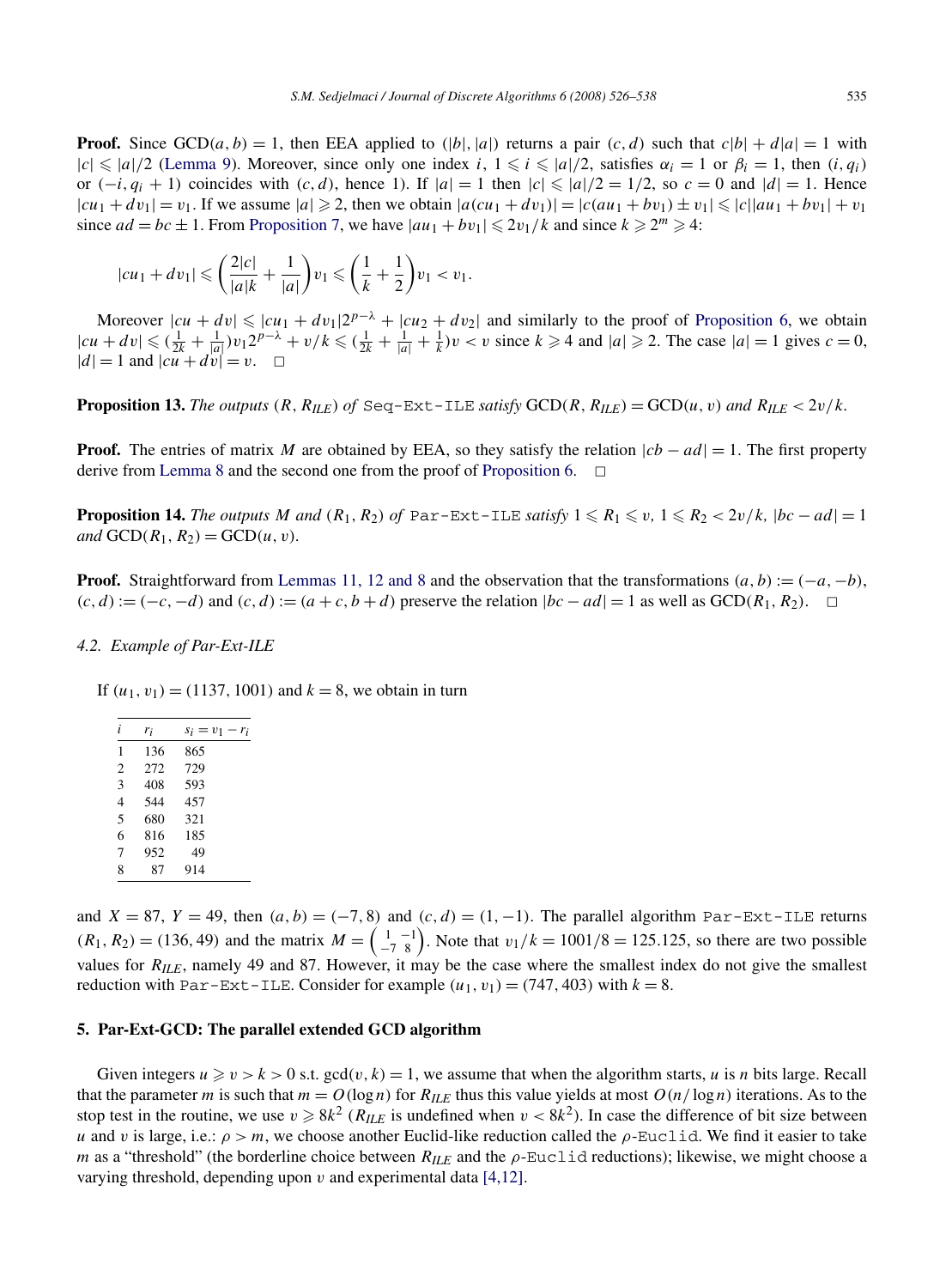#### <span id="page-10-0"></span>*5.1. The ρ-Euclid reduction*

**Proposition 15.** Let  $u \ge v > 0$  and  $q = \lfloor u/v \rfloor$ . We consider a parameter  $\lambda$  s.t.  $0 \le \lambda \le p$ . We define  $u_1$  and  $v_1$  by:  $u_1 = |u/2^{p-\lambda}|$  *and*  $v_1 = |v/2^{p-\lambda}|$ *. We let*  $q' = |u_1/v_1|$ *, then:* 

$$
(\lambda \geqslant n - p + 2) \implies (q' = q \text{ or } q + 1).
$$

**Proof.**  $v_2 = v \mod 2^{p-\lambda}$ , so that

 $u = 2^{p-\lambda}u_1 + u_2$  and  $v = 2^{p-\lambda}v_1 + v_2$ .

We have  $q'v_12^{p-\lambda} + u_2 \leq u_12^{p-\lambda} + u_2 \leq ((q'+1)v_1 - 1)2^{p-\lambda} + u_2$ . So  $q'(v-v_2) \leq u < (q'+1)v$  since  $u_2 < 2^{p-\lambda}$ . Let  $A = q'v_2/v$ , then  $A < 2^{n-p-\lambda+2}$  and

$$
q' - 2^{n-p-\lambda+2} < q' - A \leq u/v < q' + 1,
$$

hence the result for  $\lambda \geqslant \rho + 1 = n - p + 2$ .  $\Box$ 

**Remark 16.** Note that it is very easy to compute  $u_1$  and  $v_1$ :  $u_1$  is the number obtained by the  $(n - p + \lambda)$  first significant leading bits of u while  $v_1$  is the number obtained by the  $\lambda$  first leading bits of v. This result generalizes and improves a previous lemma of Kannan, Miller and Rudolph in [\[5\]](#page-12-0) (p. 9). They took  $\lambda = n - p$  and obtain  $|q'_i - q_i| \leq 3$ .

Applying the previous result to the smallest  $\lambda$ , i.e.:  $\lambda = \rho + 1 = n - p + 2$ , we obtain a new reduction.

**Definition 17.** With the notation described in Seq-ILE, if *u* and *v* are such that  $2p \ge n + 2$  and  $\lambda = n - p + 2$ , the *ρ*-Euclid reduction is defined by

$$
R_{\rho}(u,v) \stackrel{\text{def}}{=} |u - q'v|.
$$

**Remark 18.** A new integer GCD algorithm similar to Euclid's one can be designed with the *ρ*-Euclid reduction *Rρ* and this algorithm avoids many long divisions. Moreover, if we store the matrices  $M = \begin{pmatrix} 0 & 1 \\ 1 & -q' \end{pmatrix}$  at each step, then we obtain another extended GCD algorithm, i.e.: we find a pair of integers  $(a, b)$  s.t.:  $au + bv = \text{gcd}(u, v)$ , but this pair may differ from that of EEA. Note that a similar algorithm is proposed in [\[7\]](#page-12-0) (p. 376, exe. 30).

**Example.** Let  $u = 26,977$  and  $v = 8,737$ , we have

**1101** 00101100001 = 26*,*977  $10001000001 = 8,737.$ 

We obtain  $\lambda = n - p + 2 = 3$ ,  $u_1 = 13$  and  $v_1 = 4$  (the bits of  $u_1$  and  $v_1$  are written in bold). Thus  $q' = \lfloor u_1/v_1 \rfloor = 3$ and  $R_{\rho} = |u - 3v| = 766$ .

## *5.2. High level description*

The following algorithm computes the parallel extended GCD of two integers *u* and *v*.

## **The Parallel Extended GCD Algorithm** Par-Ext-GCD.

**Step 1.** Perform reductions until  $v < 8k^2$ : if  $\rho < m$ , then perform Par-Ext-ILE reduction; else, perform the  $\rho$ -Euclid reduction. Store each matrix  $M_i$  in an array *A* of  $O(n)$ -bits in size, i.e.:  $A[i] := M_i$ ;

**Step 2.** Compute  $d = \gcd(u, v)$  and the matrix of cofactors *N* with EEA, where  $(u, v)$  is the last pair satisfying  $v < 8k^2$ .

**Step 3.** Compute  $M = N \times \prod_i M_i$ . **Step 4.**  $(a, b) := \text{Recover}(\alpha, \beta, d)$ . **Step 5.** Return *d* and *(a, b)*.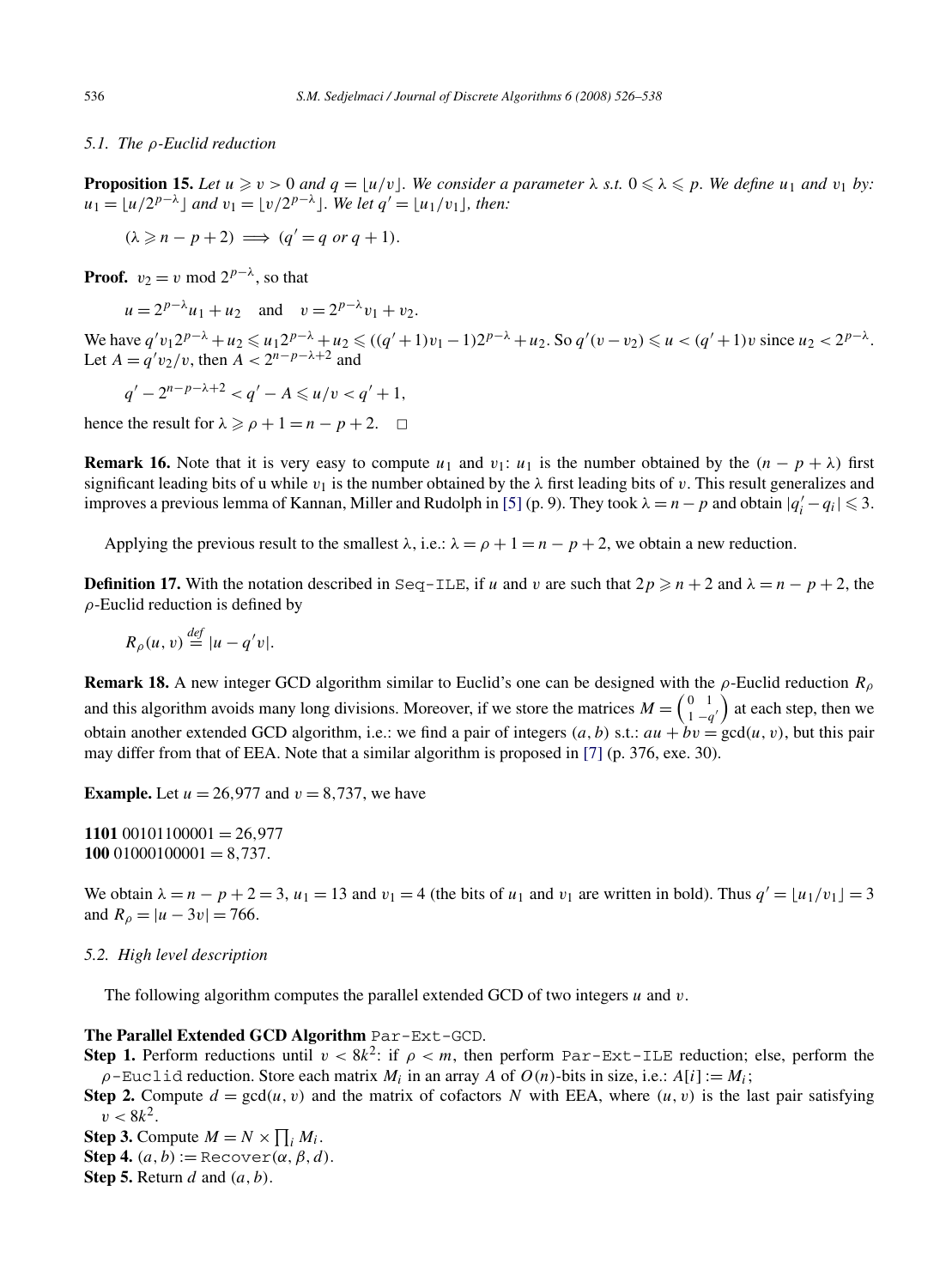<span id="page-11-0"></span>Note that there are no spurious factors to remove at the end of the GCD algorithm [\[4,10,11\]](#page-12-0) because all the matrices have a determinant equal to  $\pm 1$ . In case the pair  $(\alpha, \beta)$  of the second line in the output matrix *M* is not the Bezout cofactors, we can easily recover them thanks to [Lemma 9,](#page-7-0) as follows:

## **The Bezout recovering cofactors function** Recover.

 $(a, b) := (\alpha, \beta);$ **If**  $|\alpha| > v/2d$  $a := |\alpha| \mod v/d;$ **If**  $a > \frac{v}{2d}$  **then**  $a := v/d - a$ ; **If** *au* mod  $v \neq d$  **then**  $a := -a$ ;  $A := (\alpha - a)/(v/d); b := \beta + A(u/d);$ **Return** *(a, b)*.

This determination of the Bezout cofactors is correct since *(au)* mod  $v = d$  or *(au)* mod  $v = v - d$  and, a parallel computation will require  $O(\log n)$  time with  $O(n \log n \log \log n)$  number of processors.

## **6. Complexity analysis**

Recall that parallel multiplication of two *n* bits integers can be achieved in  $O(\log n)$  time with  $O(n \log n \log \log n)$ processors. The parallel addition/subtraction of two *n* bits integers can be achieved in  $O(1)$  time with  $O(n \log \log n)$ processors. The complexity analysis of Par-Ext-GCD is given below.

**Lemma 19.** *The computation of*  $M = \prod_i M_i$  *can be achieved in parallel in*  $O(\log^2 n)$  *time with*  $O(n \log n \log \log n)$ *processors.*

**Proof.** Multiplying in parallel each pair of consecutive matrix  $M_{2i+1} \times M_{2i+2}$ ,  $i = 1, 2, \ldots, I$  for some index *I*, requires  $O(log n)$  time with a total of  $O(n \log n \log \log n)$  processors. Repeating this process to each new pair of consecutive matrix requires at most  $O(log n)$  steps of a binary tree computation of depth  $O(log n)$ , thus the total parallel time is  $O(\log^2 n)$  with  $O(n \log n \log \log n)$  processors.  $\Box$ 

**Theorem 20.** The algorithm described in Par-Ext-GCD can be achieved in parallel in  $O_{\epsilon}(n/\log n)$  time with  $O(n^{1+\epsilon})$  processors on a CRCW PRAM.

**Proof.** First note that the computation of  $\ell_2(u)$  and  $\ell_2(v)$  can be computed in  $O(1)$  time in parallel with  $O(n)$ processors in CRCW. Observe that  $u_1$  and  $v_1$  can be found by extraction;  $2^{p-\lambda}$  is not needed, nor is the multiprecision division.

We compute  $r_i = iu_1 - q_i v_1$  and test if  $r_i < v_1/k$  or  $v_1 - r_i < v_1/k$  to select the index *i* (either by Step 2 or Modified Step 2). Then  $R_{ILE} = |iu - q_i v|$  is computed in parallel. All these computations can be done in  $O(1)$  time with  $O(n2^{2m}) + O(n \log \log n)$  processors. Indeed, precomputed table lookup can be used for multiplying two *m*-bit numbers in constant time with  $O(n2^{2m})$  processors in CRCW PRAM model, providing that  $m = O(\log n)$  (see [\[10\]](#page-12-0) or [\[1\]](#page-12-0) for more details).

Precomputed table lookup of size  $O(m2^{2m})$  can be carried out in  $O(log m)$  time with  $O(M(m)2^{2m})$  processors, where

 $M(m) = m \log m \log \log m$ 

(see  $[10]$  or  $[1]$  for more details).

The computation of  $R_{ILE} = |i\mathbf{u} - \mathbf{q}_i \mathbf{v}|$  requires (see Par-ILE) only two products *iu* and  $q_i\mathbf{v}$  with the selected index *i*. Thus  $R_{ILE}$  can be computed in parallel in  $O(1)$  time with: ( $\rho < m$ )

$$
O(n2^{2m}) + O(n \log \log n) = O(n2^{2m})
$$
 processors.

The parallel computation of  $M = \prod_i M_i$  can be achieved in  $O(\log^2 n)$  time with  $O(n \log n \log \log n)$  processors (Lemma 19). *RILE* reduces the size of the smallest input *v* by at least *m*−1 bits. Hence the Par-Ext-GCD algorithm